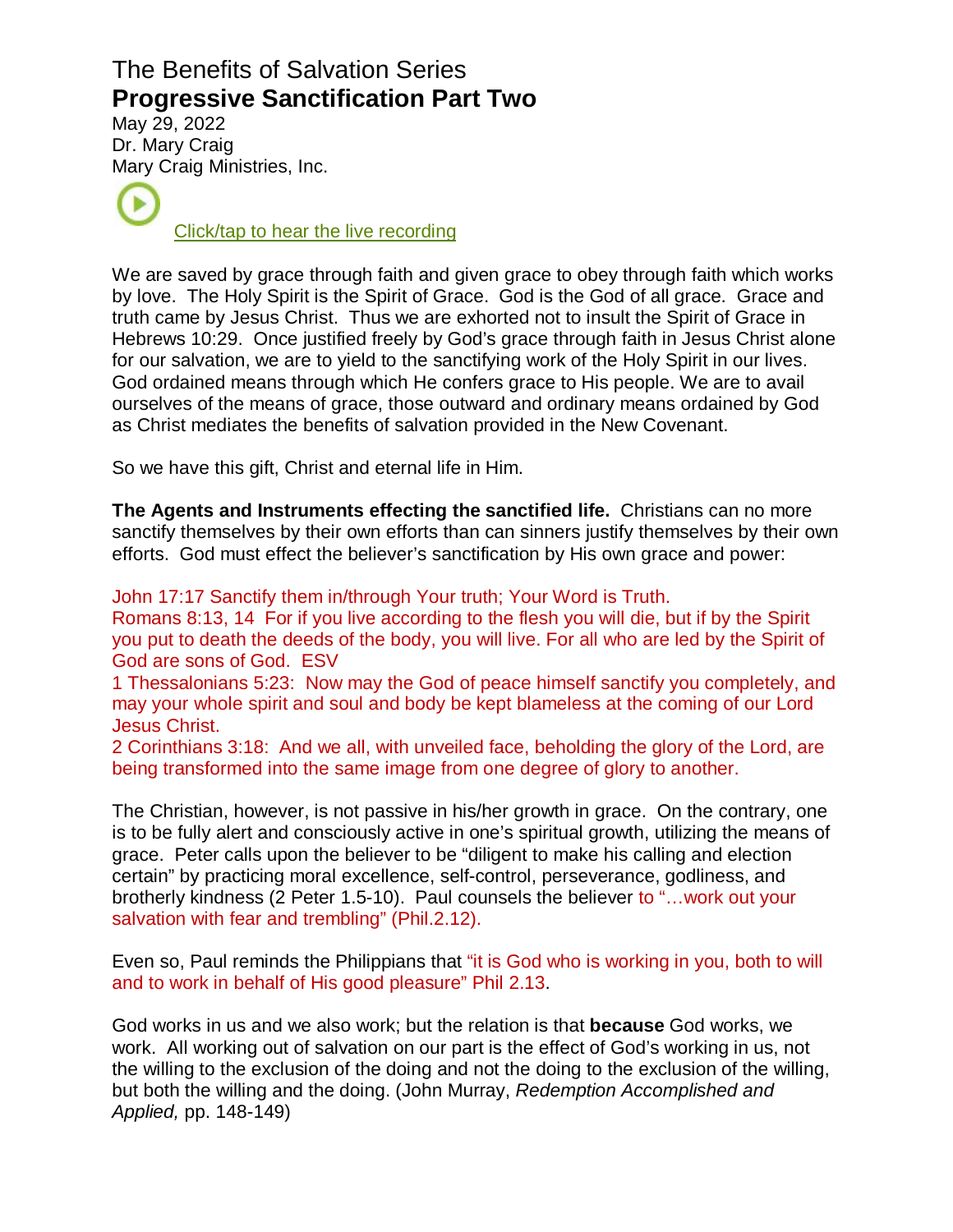And it's not that a believer can sit back and say, "Well, the Spirit isn't moving me." We are not to grow negligent as if not bound to perform any duty unless upon a special motion of the Holy Spirit. Rather we are to be diligent in stirring up the grace of God within. What God expects we should by faith avail ourselves of the means to that end. **The primary means of grace include:** 

**1.The reading and preaching of the Word of God** (Acts 20:32). The Word of God as a means of grace is comprised of Law and Gospel.

The Law serves (a) to bring a person under conviction of sin (Romans 3:20) in order to make one conscious of a total inability to meet the demands of the Law; (b) to lead a person to the necessity of Christ (Galatians 3:24); and (c) to serve as a guide to believers as to "what love looks like." The Holy Spirit uses the Law to restrain sin/evil and promote righteousness in a nation, a family, a person.

The Gospel declares the good news of Christ as the only way back to the Father, that Jesus lived a perfect life, fulfilled all righteousness, died to pay the penalty for sin, and rose again from the dead. The Gospel exhorts those to come to Christ in faith and repentance, and to rely and trust in Christ alone as the only hope of salvation. The Gospel is the power of God unto salvation. (Romans 1:16, 1 Cor. 1:18)

The Holy Spirit uses the Word of God to enlighten, convince, humble, and build up believers in holiness, grace, comfort, etc. as the Word is faithfully read, preached, and searched. The Holy Spirit uses the Word to draw people to the Truth, to conform believers to the image of Christ, and to strengthen faith such that believers "grow in grace and in the knowledge of Jesus Christ." (2 Peter 3:18)

**2. The receiving and attendance upon the sacraments of the church** (Gal 3:27; Romans 6:3, 11; 1 Cor. 11:24, 25). **The sacraments of Christian baptism and the Lord's Supper** do not save anyone in and of themselves, but these are means of grace to the believer as they are received. The Great Commission (Matthew 28:19) includes baptism. Baptism is the outward sign of the work of the Holy Spirit in a person's life and it demonstrates faith as old lives/sin nature are left behind and new life in Christ is acknowledged. (Romans 6:4; Col. 2:11-13; 1 John 3:2, 23) In the Lord's Supper we join ourselves with the Blood covenant and proclaim Christ's death until He comes. (1 Cor. 11, Matthew 26:28; Exodus 24:8; Isaiah 53:12; Revelation 19:6-9)

**3. Prayers of adoration, confession thanksgiving, and supplication.** Through **prayer** we actively communicate with the Father through the Son in the power of the Holy Spirit. We come boldly to the Throne of Grace to obtain mercy and to find favor, or grace to help, in a timely way. (Hebrews 4:16) We talk, we listen, we worship, we express our wonder, we share our feelings and thoughts and all we are with all God is. In addition God has ordained certain means by which His grace is improved in us. For example, as we embrace **proper worship** and partake in praise as individuals, as families, and corporately as the family of God, we grow in grace. **Honoring the Sabbath, receiving the Word read and expounded, offering prayers, singing songs to God, reaffirming our faith, pronouncing blessings, bringing the tithe and offerings, guardedly administering the sacraments, and giving sacred oaths and vows** all contribute to growth in grace. (Acts 2:37-42; John 16:8) **Subduing the flesh through fasting and abstinence encourages humility as an act of worship and means of grace**. (James 4:6; see also Isaiah 58)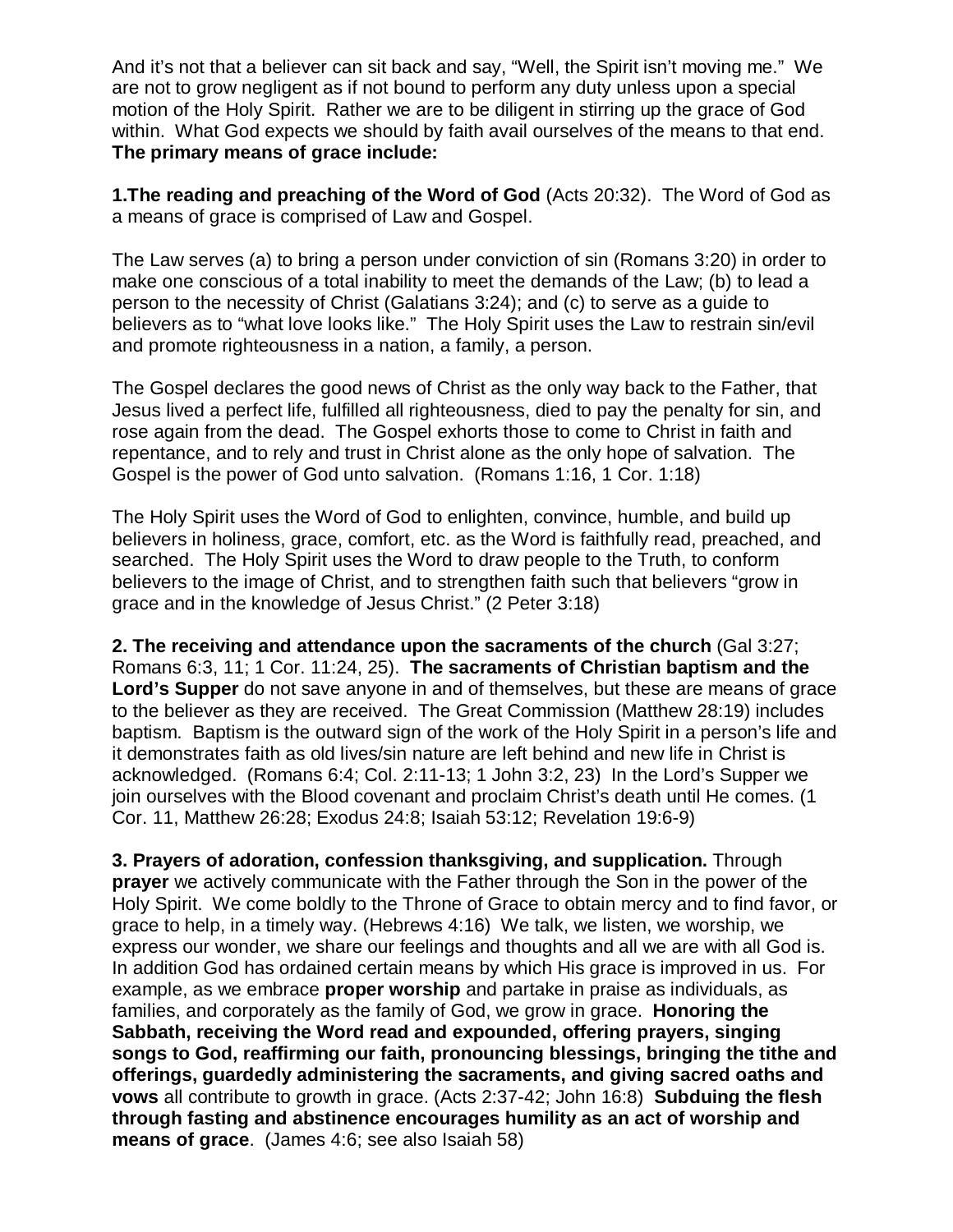The Father, Son, and Holy Spirit live in community and oneness, and we also are brought into the community of the covenant people of God. **"One anothering,"** mutually caring for the members of Christ's body through regular fellowship (Hebrews 10:23-25) and actively participating in "good works wrought in God" (John 3) affirm the Lordship of Christ in our lives. **Witnessing the gospel to others**, **giving glory to God through testimonies of God's grace, and involving ourselves in communication that gives/ministers grace to the hearers** (Ephesians 4:29) all honor God and encourage growth in grace. Through these the Holy Spirit renews us and glorifies Christ. (Ephesians 2:10; Col. 1:10; John 15:8)

**4. The fellowship of the saints** (Acts 2:42, 46; Hebrews 10:24, 25); and

**5. All of the providences of life which God works together to perfect in the believer that which He has predestinated for them, namely, their conformity to the image of His Son (Romans 8:28, 29, 35-39).** 

Dr. Wayne Grudem lists the following as specific means of grace: **Teaching of the Word; The Sacraments of Baptism and the Lord's Supper; Prayer; Worship; Church discipline which maintains the purity of the Church and encourages holiness of life; Giving (graciously, gladly, generously, and under the guidance of the Holy Spirit); operating in one's Spiritual Gifts (Romans 12; 1 Peter 4:10; 1 Corinthians 12; Ephesians 4:11-16); Fellowship; Evangelism which ministers the message of saving grace; Personal Ministry to Individuals, including the laying on of hands. (**Grudem, Wayne. Systematic Theology. Leicester, Great Britain: Inter-Varsity Press, and Grand Rapids, MI: Zondervan Publishing House, 1994.)

After Paul argues for justification by faith in Christ alone for salvation; that it is by grace we are saved and that because of God, not the will of man or by blood, or by the will of the flesh (cf. John 1:12), he says this in Romans 12: 1, 2:

> I beseech you therefore, brethren, by the mercies of God, that you present your bodies a living sacrifice, holy, acceptable unto God, which is your reasonable service (or spiritual worship, or spiritual service of worship), and be not conformed to this world: but be transformed by the renewing of your mind, that you may prove what is that good, and acceptable, and perfect, will of God. Romans 12:1, 2

Bibliography:

Craig, Mary. The Weapons of Our Warfare. Fort Lauderdale, FL: Mary Craig Ministries, Inc., 2007, 2019.

Grudem, Wayne. Systematic Theology. Leicester, Great Britain: Inter-Varsity Press, and Grand Rapids, MI: Zondervan Publishing House, 1994.

Murray, John. Redemption Accomplished and Applied. Grand Rapids, MI:

Wm. B. Eerdmans Publishing Company, 1989.

Reymond, Robert L. A New systematic Theology of the Christian Faith. Nashville: Thomas Nelson Publishers, 1998.

Shorter Catechism, Question 35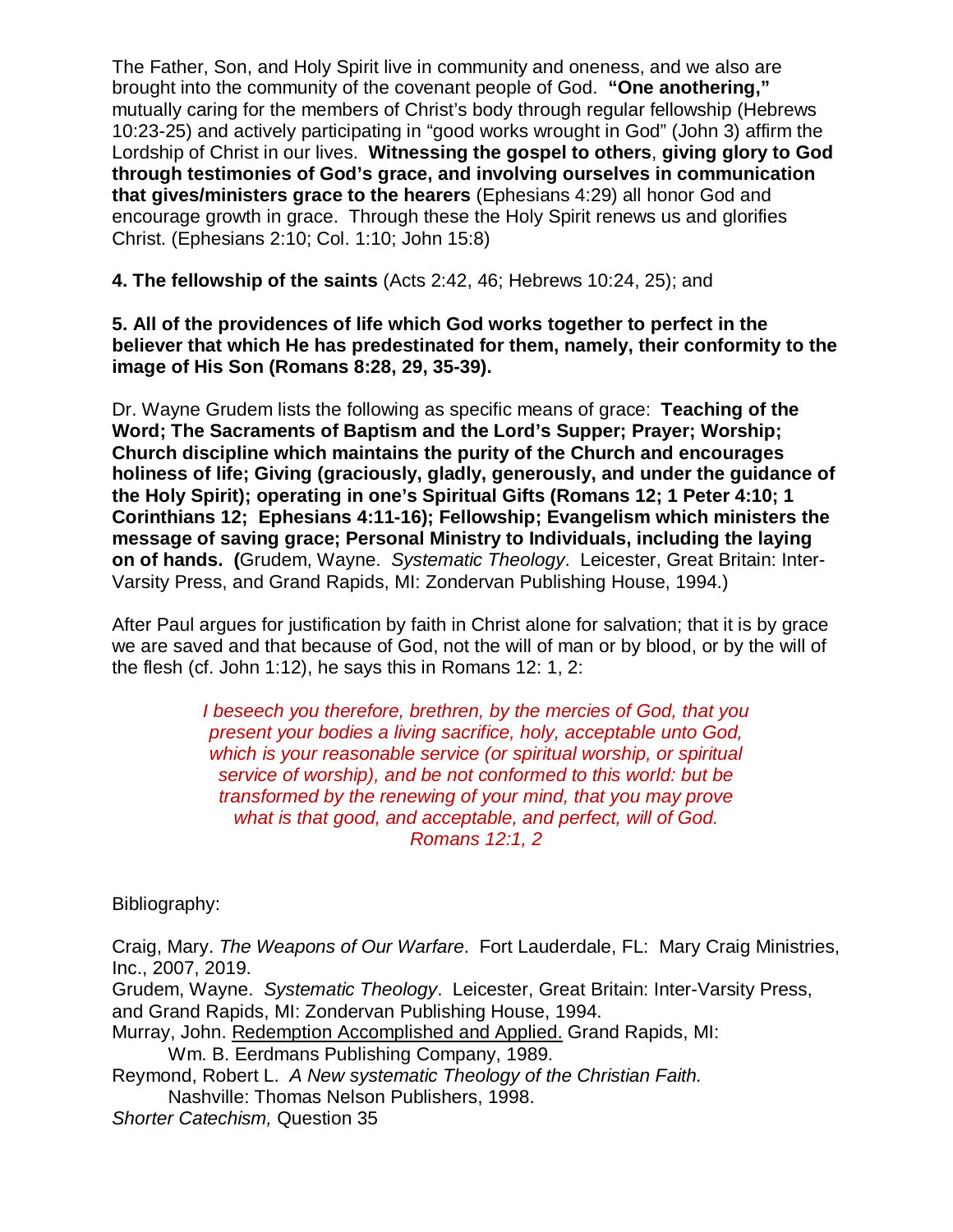## PRAY:

Now may the God of peace himself sanctify you completely, and may your whole spirit and soul and body be kept blameless at the coming of our Lord Jesus Christ. He who calls you is faithful; he will surely do it. ESV Lord, grant that we might cleanse ourselves from all defilement of flesh and spirit, perfecting holiness out of reverence for God. Grant us what we need to not be conformed to this world, but be transformed by the renewal of your mind, that by testing you may discern what is the will of God, what is good and acceptable and perfect. ESV

Let us grow so that we are no longer to be children, tossed here and there by waves and carried about by every wind of doctrine, by the trickery of men, by craftiness in deceitful scheming; but speaking the truth in love, may we grow up in all aspects into Him who is the head, even Christ, from whom the whole body, being fitted and held together by what every joint supplies, according to the proper working of each individual part, causes the growth of the body for the building up of itself in love. ESV Philippians 1:9-11: May our love abound still more and more in real knowledge and all discernment, so that we may approve the things that are excellent, in order to be sincere and blameless until the day of Christ; having been filled with the fruit of righteousness which comes through Jesus Christ, to the glory and praise of God. ESV Philippians 3:13, 14: Lord, let us not regard ourselves as having laid hold of what You desire for us yet; but, as Paul said, "one thing *I do:* forgetting what *lies* behind and reaching forward to what *lies* ahead, I press on toward the goal for the prize of the upward call of God in Christ Jesus." ESV

Colossians 1:9-12: We ask that to be filled with the knowledge of Your will, O Lord, in all spiritual wisdom and understanding, so that we will walk in a manner worthy of the Lord, to please *Him* in all respects, bearing fruit in every good work and increasing in the knowledge of God; strengthened with all power, according to His glorious might, for the attaining of all steadfastness and patience; joyously giving thanks to the Father, who has qualified us to share in the inheritance of the saints in Light. ESV

1 Thessalonians 3:12, 13: and may the Lord cause us to increase and abound in love for one another, and for all people, so that You, Lord, may establish our hearts without blame in holiness before our God and Father at the coming of our Lord Jesus with all His saints. ESV It is in Jesus' Name that we ask it, Amen.

## Mary Craig, D. Min.

© 2022 Mary Craig Ministries, Inc. www.marycraig.org www.mcmtffr.org



Thank you for giving to MCM! Donate: Mary Craig Ministries, Inc., P. O. Box 4610, Fort Lauderdale, FL 33338-4610 or through PayPal® online at [www.marycraig.org. Go to](http://www.marycraig.org/index.html)  marycraig.org for the latest articles and words received. Take a look and see all that God is doing through this ministry, in world missions, in evangelism, the Barnabas Project, Craighouse® Christian Fellowship, home visitation, Kinetic Koinonia, media, and more. Worship with us 4:30 p.m. Sundays via teleconference. Reach MCM at 954-491-7270. Send in your prayer requests. Follow MCM Bible teachings and Rev. Jim Craig's sermons; go to [www.marycraig.org and click on "Audio Bible Studies" or "](http://www.marycraig.org/)Divine Appointment"

radio ministry; or go to [www.mcmtffr.org for audio sermons, teachings, and handout sheets. Free. Go to](http://www.mcmtffr.org/)  [www.marycraigverses.org for "Enjoying God for Life," daily encouragement and growing in your faith. Go to](http://www.marycraigverses.org/)  [www.marycraig.smugmug.com](http://www.marycraig.smugmug.com/) for some pictures of MCM world missions.